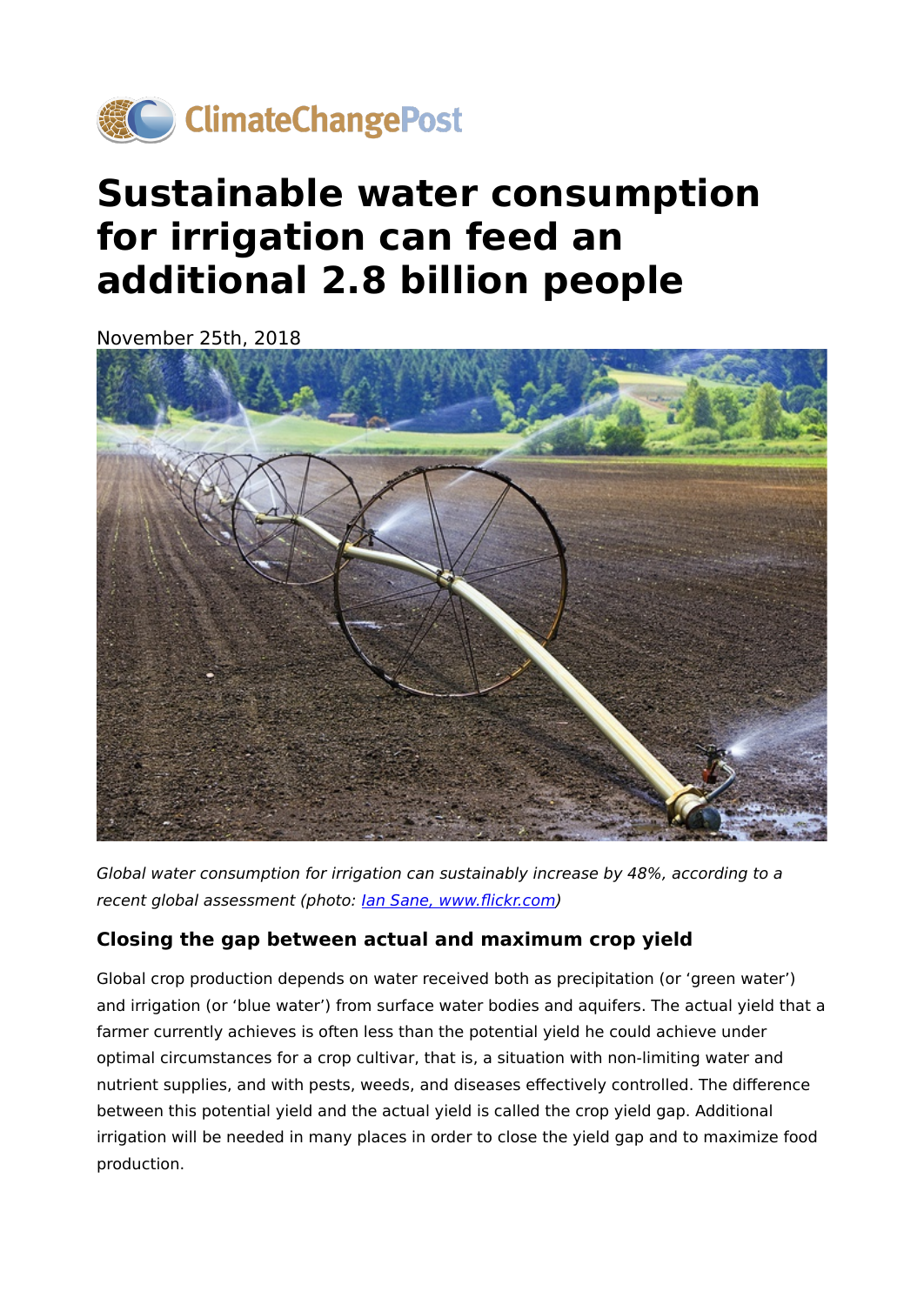## **Closing this gap with sustainable water use**

In some regions, the development of irrigation is limited by the availability of blue water resources. In other places with blue water resources, more water is needed for irrigation than can be replenished on rainy days. Using this water for irrigation may not be sustainable: too little water may be left to sustain aquatic habitats, and groundwater resources may be depleted.

For the world's existing croplands, the irrigation water demand under current and maximized crop production has been quantified. This was done for 16 major crops that account for 73% of the planet's cultivated areas and 70% of global crop production. These numbers were compared to local renewable freshwater availability, accounting for the volumes of water that are needed to sustain aquatic habitats, the so-called 'environmental flows'. Thus, world regions could be identified where irrigation can be expanded into currently rainfed croplands without threatening freshwater ecosystems. The results are hopeful.

## **An additional 2.8 billion people can be fed sustainably**

Global water consumption for irrigation could sustainably increase by 48%, the results show. Thus, 37% more calories could be produced, enough to feed an additional 2.8 billion people. If current unsustainable blue water consumption practices were eliminated, a sustainable irrigation expansion and intensification would still enable a 24% increase in calorie production. Collectively, these results show that the sustainable expansion and intensification of irrigation in selected croplands could contribute substantially to achieving food security and environmental goals in tandem in the coming decades.

The results are hopeful for many regions where food security is under pressure. Sustainable irrigation could increase national food self-sufficiency in many countries that today meet large fractions of their domestic food demand through international trade. According to this study, China has the greatest potential to sustainably increase crop production by intensifying and expanding irrigation, thereby feeding an additional 382 million people. Africa currently produces enough calories to feed 400 million people, making it the continent with the largest gap between crop production and demand. An increase in yields through investments in irrigation expansion could sustainably feed an additional 450 million people and substantially reduce the continent's dependence on food imports.

## **What needs to be done**

Adequate and informed investments in irrigation infrastructure can help to feed billions more people, avoid agricultural expansion into natural habitats, and safeguard local boundaries of freshwater allocation for human and natural systems. More needs to be done than just installing more irrigation infrastructure, however. In addition, nutrient (fertilizer) supply needs to be improved, crop switching or increased cropping frequencies may be needed, and rainwater should be stored for its use during the dry seasons.